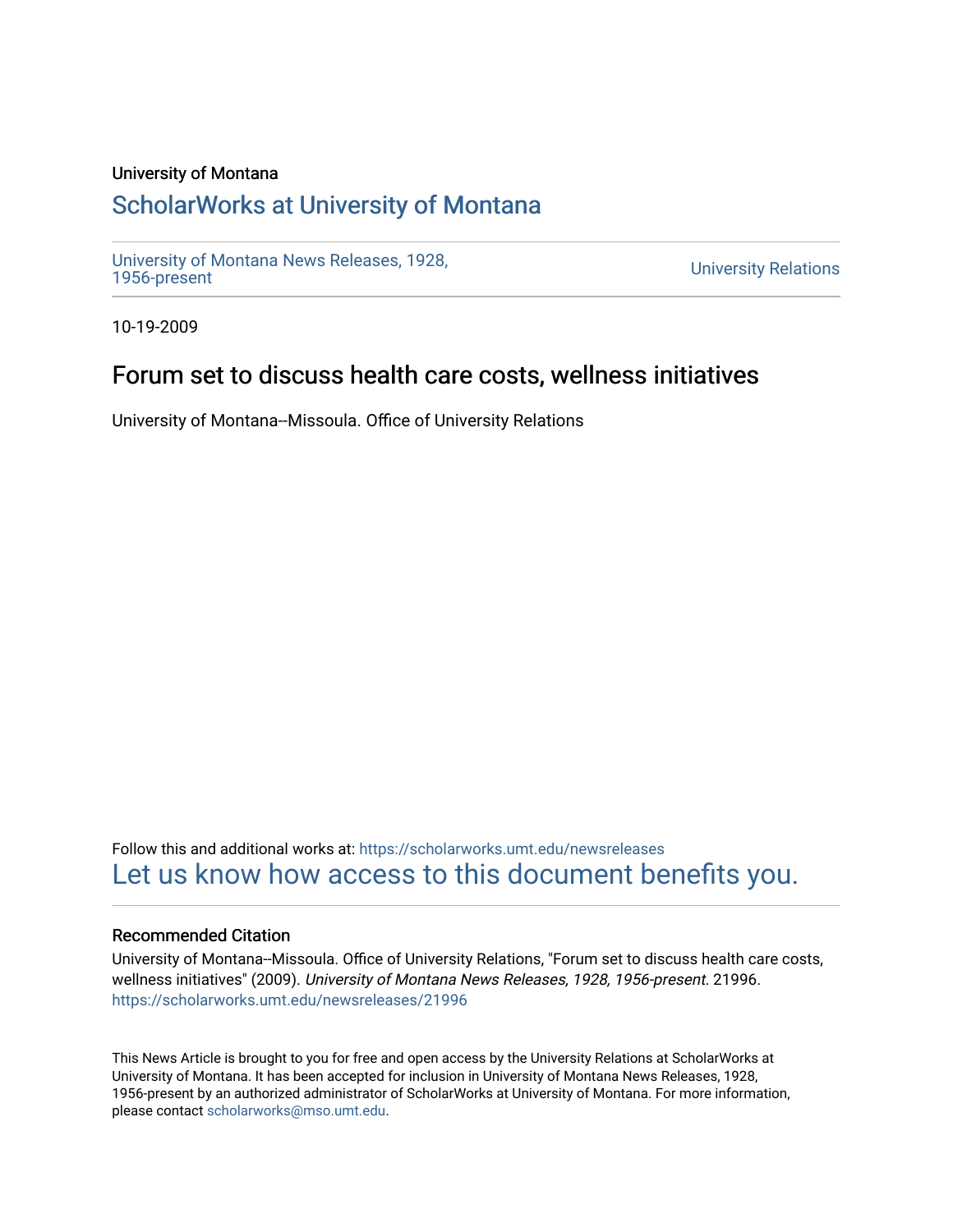

UNIVERSITY RELATIONS • MISSOULA. NIT 59812 • 406.243.2522 • FAX: 406.243.4520

### <u>NEWS RELEASE</u>

Oct. 19, 2009

**Contact:** Professor Reed Humphrey, chair. UM School of Physical Therapy and Rehabilitation Science, 406-243-2417, reed.humphrey@umontana.edu.

### **FORUM SET TO DISCUSS HEALTH CARE COSTS, WELLNESS INITIATIVES MISSOULA—**

The University of Montana will hold a forum Friday, Oct. 30, to advance preventive health and wellness and talk about ways to reduce the economic and social burden of illness.

The forum, "Exploring Community Connections to Reduce Health Care Costs through Prevention & Wellness Initiatives," is designed for business owners, human resource directors, insurance providers, clinicians, educators, worksite wellness practitioners and consumers.

Events will take place from 12:30 to 4:30 p.m. in Skaggs Building Room 117. The forum is sponsored by UM's College of Health Professions and Biomedical Sciences and is free and open to the public, but RSVPs are requested. To RSVP, e-mail reed.humphrey@umontana.edu.

Events begin at 12:30 p.m. with a welcome and overview presented by David Forbes, dean of the College of Health Professions and Biomedical Sciences, and UM Adjunct Assistant Professor Dave Levison.

Following is the forum schedule:

- **12:45-1:15 p.m.:** "Getting the Stakeholders to the Table: Providers, Payors, and Consumers." The Northeast Ohio Health Care Summit Experience presented by physical therapist Jim Porterfield.
- **1:15-2:15 p.m.: Panel "Prevention & Wellness from Academia to Community." Topic:** Programs and projects under way at UM to prepare graduates and advance prevention